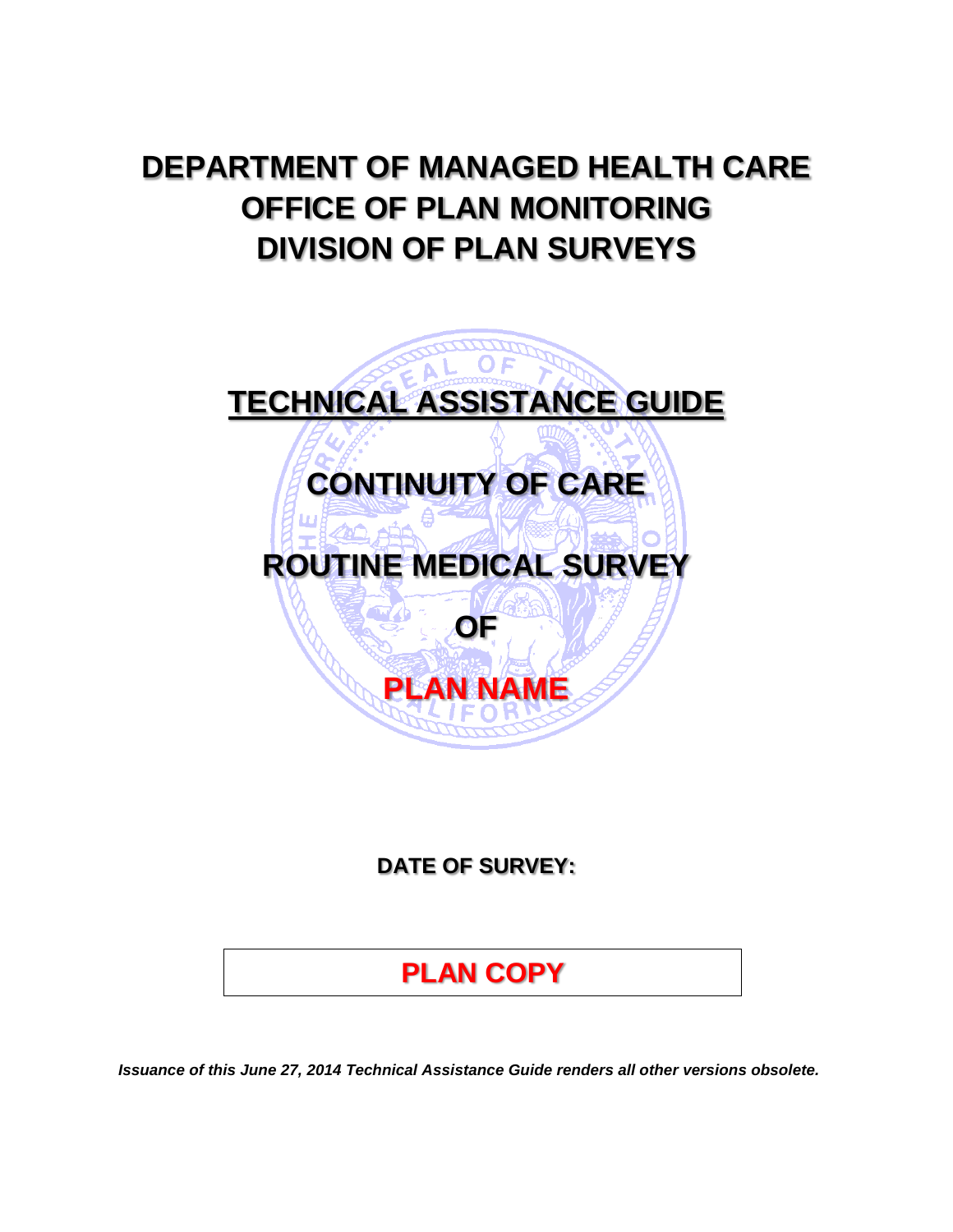#### **CONTINUITY OF CARE REQUIREMENTS**

#### **TABLE OF CONTENTS**

**[Requirement CC-001: Continuity and Coordination of Care ................................. 2](#page-2-0)**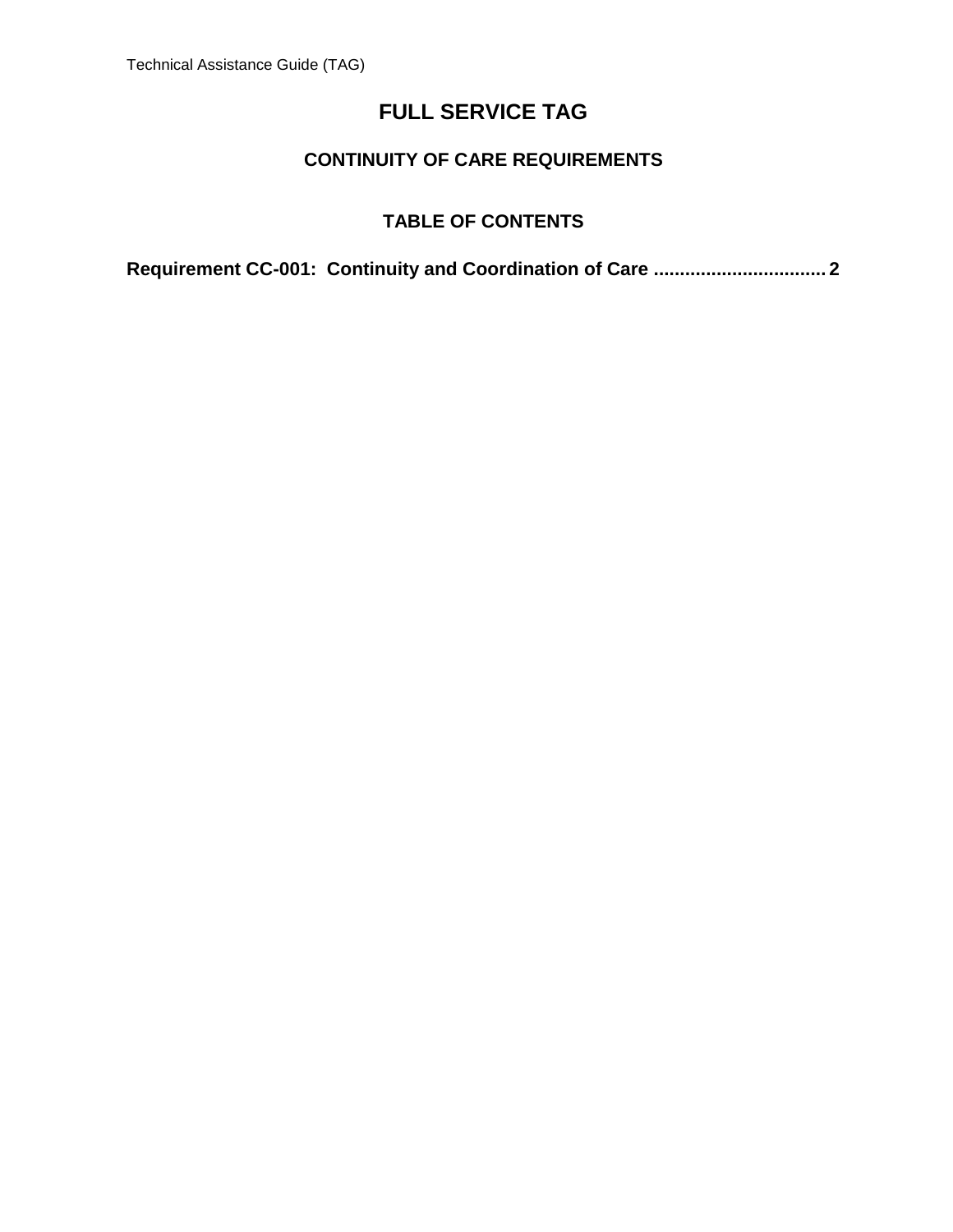#### <span id="page-2-0"></span>**Requirement CC-001: Continuity and Coordination of Care**

#### **STATUTORY/REGULATORY CITATIONS**

#### **CA Health and Safety Code section 1367(d)**

A health care service plan and, if applicable, a specialized health care service plan shall meet the following requirements:

(d) The plan shall furnish services in a manner providing continuity of care and ready referral of patients to other providers at times as may be appropriate consistent with good professional practice.

#### **CA Health and Safety Code section 1367.26(a)(1)**

(a) A health care service plan shall provide, upon request, a list of the following contracting providers, within the enrollee's or prospective enrollee's general geographic area:

(1) Primary care providers.

#### **CA Health and Safety Code section 1373.95**

(a)(1) A health care service plan, other than a specialized health care service plan that offers professional mental health services on an employer-sponsored group basis, shall file a written continuity of care policy as a material modification with the department before March 31, 2004.

(2) A health care service plan shall include all of the following in its written continuity of care policy:

(A) A description of the Plan's process for the block transfer of enrollees from a terminated provider group or hospital to a new provider group or hospital;

(B) A description of the manner in which the Plan facilitates the completion of covered services pursuant to the provisions of Section 1373.96;

(C) A template of the notice the Plan proposes to send to enrollees describing its policy and informing enrollees of their right to completion of covered services;

(D) A description of the Plan's process to review an enrollee's request for the completion of covered services;

(E) A provision ensuring that reasonable consideration is given to the potential clinical effect on an enrollee's treatment caused by a change of provider.

#### **CA Health and Safety Code section 1373.96(a) and (b)**

(a) A health care service plan shall at the request of an enrollee, provide the completion of covered services as set forth in this section by a terminated provider or by a nonparticipating provider.

(b)(1) The completion of covered services shall be provided by a terminated provider to an enrollee who at the time of the contract's termination, was receiving services from that provider for one of the conditions described in subdivision (c).

 (2) The completion of covered services shall be provided by a nonparticipating provider to a newly covered enrollee who, at the time his or her coverage became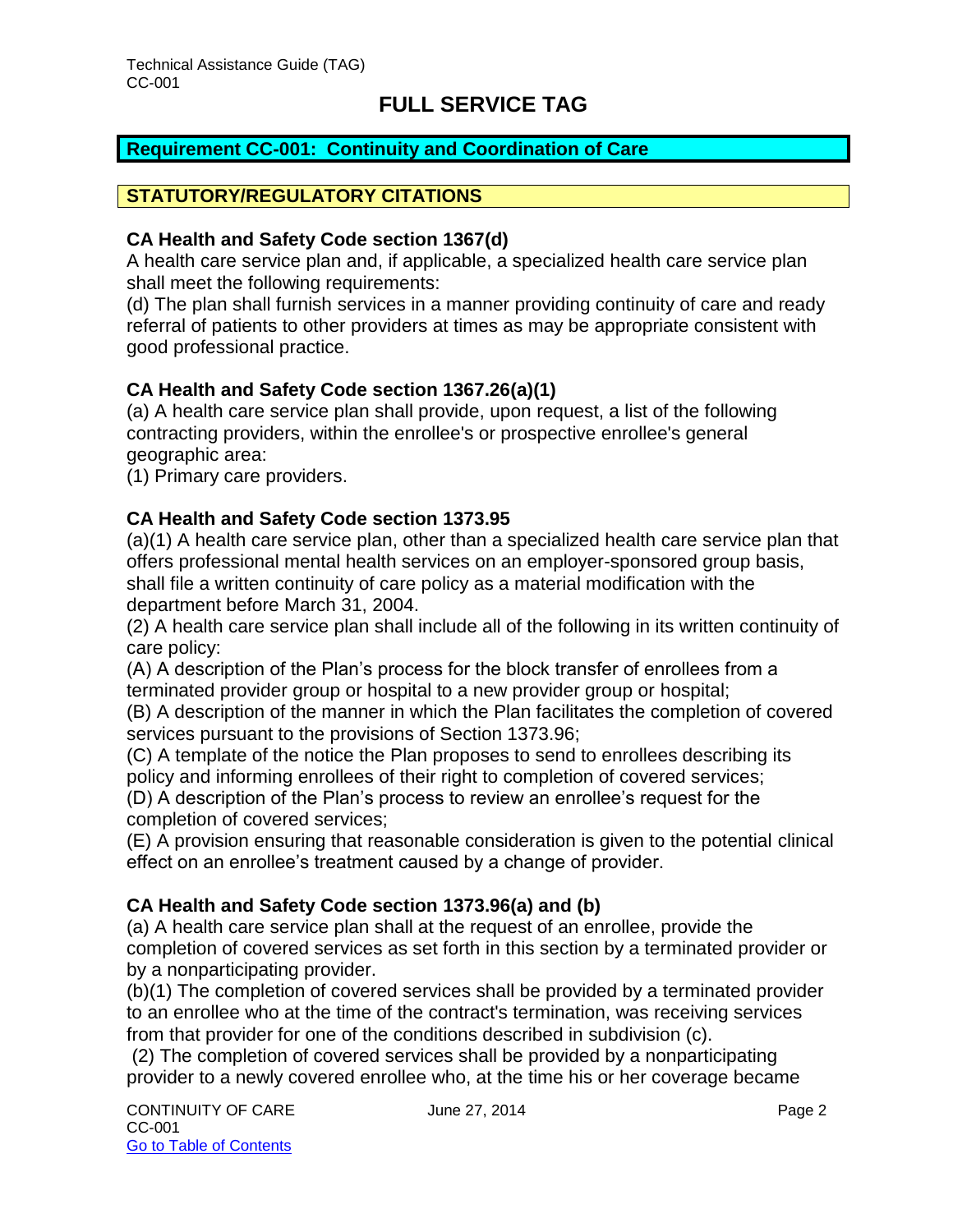effective, was receiving services from that provider for one of the conditions described in subdivision (c).

#### **CA Health and Safety Code section 1373.96(l)(1) Guidance**

(l) (1) A health care service plan shall, at the request of a newly covered enrollee under an individual health care service plan contract, arrange for the completion of covered services as set forth in this section by a nonparticipating provider for one of the conditions described in subdivision (c) if the newly covered enrollee meets both of the following:

(A) The newly covered enrollee's prior coverage was terminated under paragraph (5) or (6) of subdivision (a) of Section 1365 or subdivision (d) or (e) of Section 10273.6 of the Insurance Code between December 1, 2013, and March 31, 2014, inclusive. (B) At the time his or her coverage became effective, the newly covered enrollee was receiving services from that provider for one of the conditions described in subdivision (c).

(2) The completion of covered services required to be provided under this subdivision apply to services rendered to the newly covered enrollee on and after the effective date of his or her new coverage.

(3) A violation of this subdivision does not constitute a crime under Section 1390.

#### **28 CCR 1300.67.1(a) through (e)**

Within each service area of a plan, basic health care services shall be provided in a manner, which provides continuity of care, including but not limited to:

(a) The availability of primary care physicians, who will be responsible for coordinating the provision of health care services to each enrollee;

(b) The encouragement of each enrollee to select a primary physician;

(c) The maintenance and ready availability of medical records, with sharing within the plan of all pertinent information relating to the health care of each enrollee;

(d) The maintenance of staff, including health professionals, administrative and other supporting staff, directly or through an adequate referral system, sufficient to assure that health care services will be provided on a timely and appropriate basis to enrollees;

(e) An adequate system of documentation of referrals to physicians or other health professionals. The monitoring of the follow up of enrollees' health care documentation shall be the responsibility of the health care service plan and associated health professionals.

#### **28 CCR 1300.67.1(d)**

Within each service area of a plan, basic health care services shall be provided in a manner, which provides continuity of care, including but not limited to:

(d) The maintenance of staff, including health professionals, administrative and other supporting staff, directly or through an adequate referral system, sufficient to assure that health care services will be provided on a timely and appropriate basis to enrollees;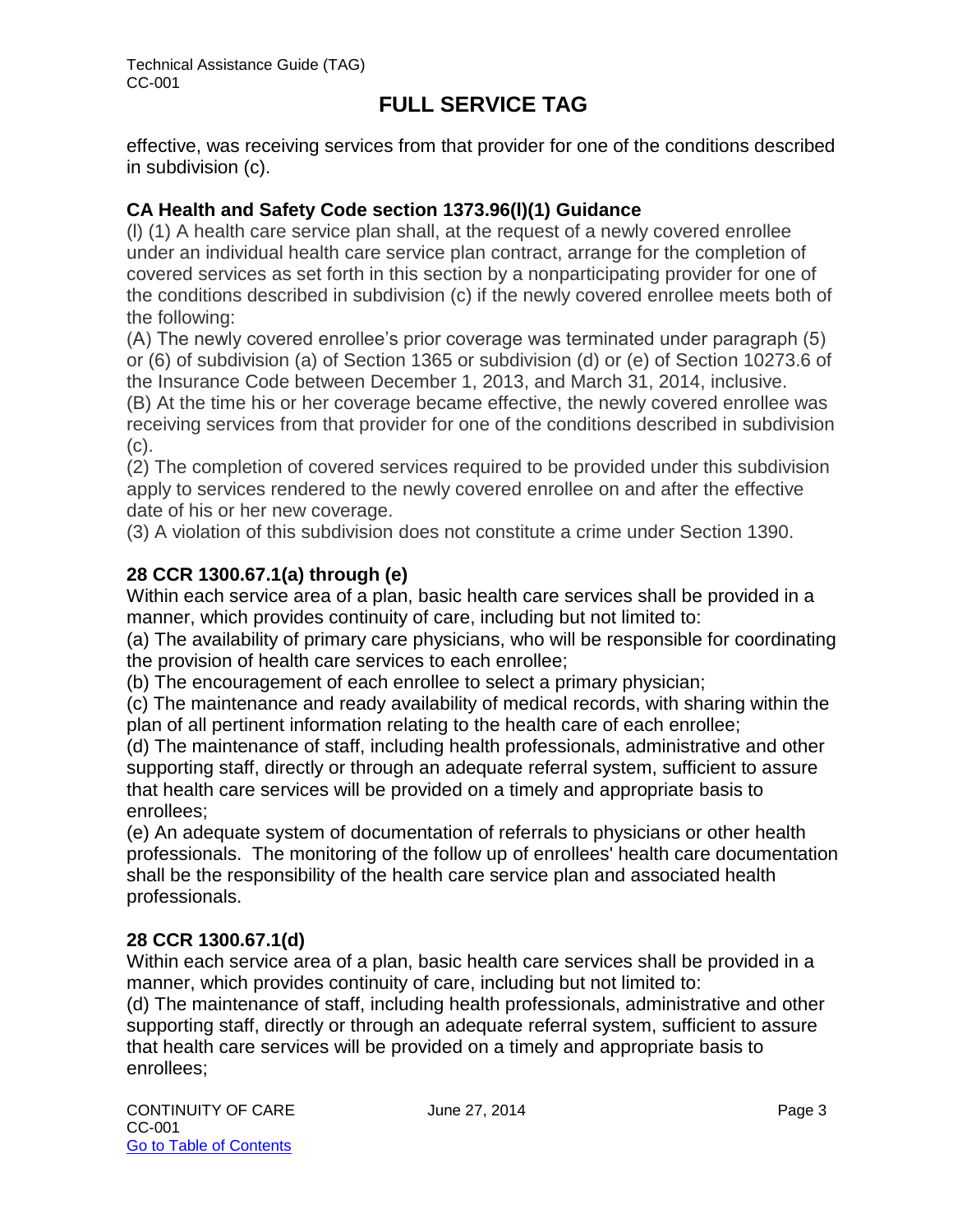#### **28 CCR 1300.67.1.3(b)**

(b) For any proposed Block Transfer, a plan shall file with the Department a Block Transfer filing that includes, at minimum, all the items of information described in this subsection (b). The Block Transfer filing must be submitted to the Department at least seventy-five (75) days prior to the termination or non-renewal of any Provider Contract with a Terminated Provider Group or a Terminated Hospital.

The Block Transfer filing must be submitted in an electronic format developed by the Department and made available at the Department's website at [www.hmohelp.ca.gov](http://www.hmohelp.ca.gov/) and must include, at minimum, all of the following information as appropriate for the type of provider involved:

(1) A form of the written notice that the plan intends to send to Affected Enrollees. The Enrollee Transfer Notice must include:

(A) The name of the Terminated Provider Group or Terminated Hospital. The plan may also add the name of the assigned physician, where appropriate.

(B) A brief explanation of why the transfer is necessary due to the termination of the contract between the plan and the Terminated Provider.

(C) The date of the pending contract termination and transfer.

(D) An explanation to the Affected Enrollee outlining the Affected Enrollee's assignment to a new Provider Group, options for selecting a physician within a new Provider Group, and applicable timeframes to make a new Provider Group selection. The explanation must include a notification to the Affected Enrollee that he or she may select a different network provider by contacting the plan as outlined in the plan's written continuity of care policy and evidence of coverage or disclosure form. (E) A statement that the plan will send the Affected Enrollee a new member information card with the name, address and telephone number of the Receiving Provider Group and assigned physician by a specified later date, which will occur prior

to the date of the contract termination. Alternatively, the plan may notify the Affected Enrollee of the name, address and telephone number of the new Provider Group and assigned physician, or Alternate Hospital, to which the Affected Enrollee will be assigned in the absence of a selection made by the enrollee.

(F) A statement that the Affected Enrollee may contact the plan's customer service department to request completion of care for an ongoing course of treatment from a Terminated Provider. This statement may include either a statement outlining the specific conditions set forth in [California Health and Safety Code section 1373.96\(c\),](http://www.lexis.com/research/buttonTFLink?_m=3543db3e8d7214ec080369e0abb78dfa&_xfercite=%3ccite%20cc%3d%22USA%22%3e%3c%21%5bCDATA%5b28%20CCR%201300.67.1.3%5d%5d%3e%3c%2fcite%3e&_butType=4&_butStat=0&_butNum=1&_butInline=1&_butinfo=CA%20HEALTH%25%20) or an explanation to the Affected Enrollee that his or her eligibility is conditioned upon certain factors as outlined in the plan's written continuity of care policy and evidence of coverage or disclosure form.

(G) The telephone number through which the Affected Enrollee may contact the plan for a further explanation of his or her rights to completion of care, including the plan's written continuity of care policy; and a link that an Affected Enrollee may use to obtain of a downloadable copy of the policy from the plan's website.

#### **28 CCR 1300.70(a)(3)**

(a) Intent and Regulatory Purpose.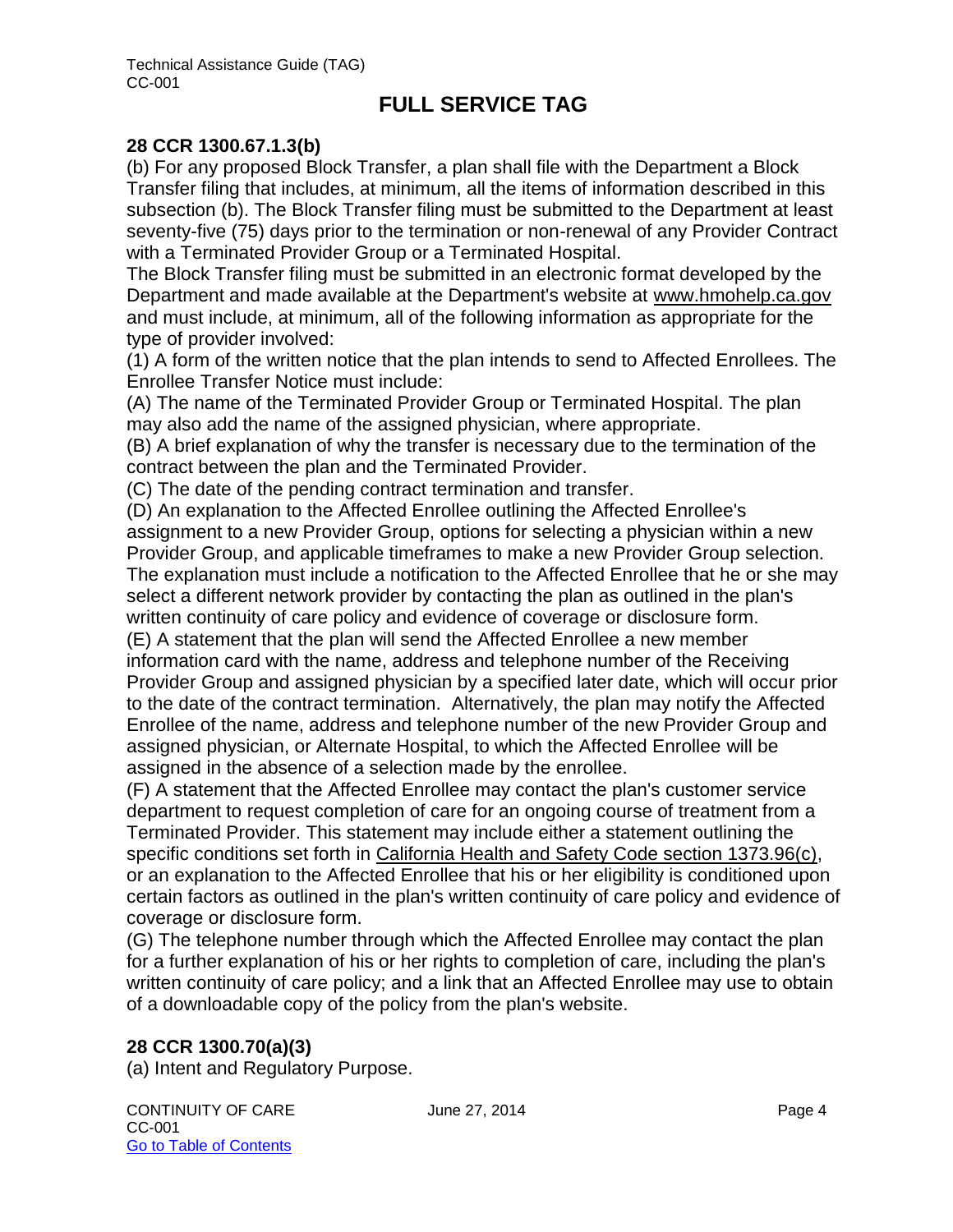(3) A plan's QA program must address service elements, including accessibility, availability, and continuity of care. A plan's QA program must also monitor whether the provision and utilization of services meets professionally recognized standards of practice.

#### **28 CCR 1300.70(b)(2)(I)(1)(b)**

(b) Quality Assurance Program Structure and Requirements.

(2) Program Requirements.

In order to meet these obligations each plan's QA program shall meet all of the following requirements:

(I) Inpatient Care.

A plan must have a mechanism to oversee the quality of care provided in an inpatient setting to its enrollees which monitors that:

1. A plan must have a mechanism to oversee the quality of care provided in an inpatient setting to its enrollees which monitors that:

b. if hospital services are fully capitated that appropriate referral procedures are in place and utilized for services not customarily provided at that hospital.

#### **28 CCR 1300.74.72(g)(3) through (5)**

(g) If a plan contracts with a specialized health care service plan for the purpose of providing Health and Safety Code section 1374.72 services, the following requirements shall apply:

(3) the plan shall monitor the continuity and coordination of care that enrollees receive, and take action, when necessary, to assure continuity and coordination of care, in a manner consistent with professionally recognized evidence-based standards of practice, across the health care network;

(4) the plan shall monitor, as often as necessary, but not less frequently than once every year, the collaboration between medical and mental health providers including, but not limited to, the following:

(A) exchange of information,

(B) appropriate diagnosis, treatment and referral, and

(C) access to treatment and follow-up for enrollees with co-existing medical and mental health disorders;

(5) the plan shall retain full responsibility for assuring continuity and coordination of care, in accordance with the requirements of this subsection, notwithstanding that, by contract, it has obligated a specialized health care service plan to perform some or all of these activities.

#### **28 CCR 1300.74.72(g)(4)**

(g) If a plan contracts with a specialized health care service plan for the purpose of providing Health and Safety Code section 1374.72 services, the following requirements shall apply:

(4) the plan shall monitor, as often as necessary, but not less frequently than once every year, the collaboration between medical and mental health providers including, but not limited to, the following: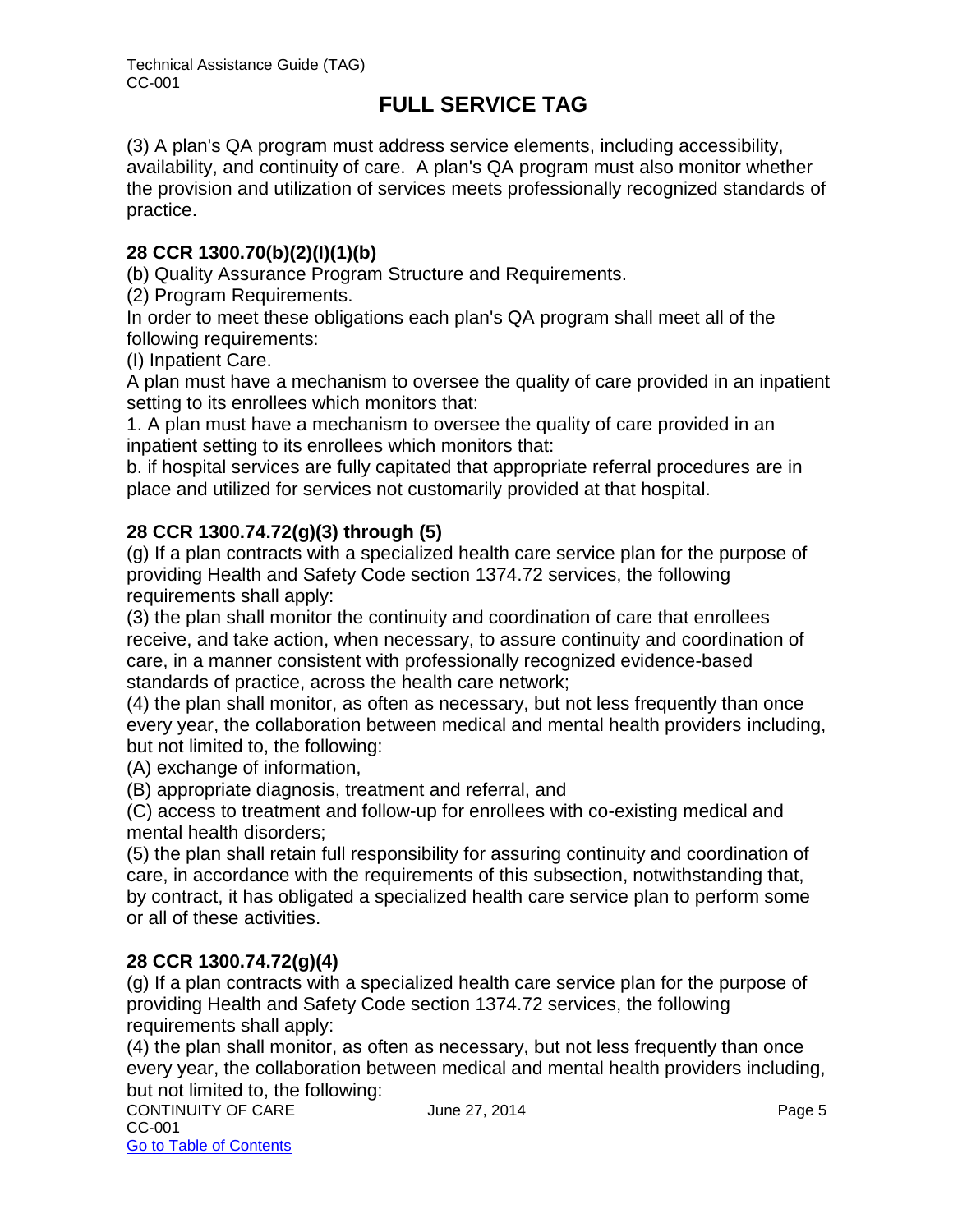#### **28 CCR 1300.74.72(g)(4)(C) and (g)(5)**

(g) If a plan contracts with a specialized health care service plan for the purpose of providing Health and Safety Code section 1374.72 services, the following requirements shall apply:

(4) the plan shall monitor, as often as necessary, but not less frequently than once every year, the collaboration between medical and mental health providers including, but not limited to, the following:

(C) access to treatment and follow-up for enrollees with co-existing medical and mental health disorders;

(5) the plan shall retain full responsibility for assuring continuity and coordination of care, in accordance with the requirements of this subsection, notwithstanding that, by contract, it has obligated a specialized health care service plan to perform some or all of these activities.

#### **28 CCR 1300.80(b)(4)**

(b) The onsite medical survey of a plan shall include, but not be limited to, the following procedures to the extent considered necessary based upon prior experience with the plan and in accordance with the procedures and standards developed by the Department.

(4) Review of the design, implementation and effectiveness of the internal quality of care review systems, including review of medical records and medical records systems. A review of medical records and medical records systems may include, but is not limited to, determining whether:

(A) The entries establish the diagnosis stated, including an appropriate history and physical findings;

(B) The therapies noted reflect an awareness of current therapies;

(C) The important diagnoses are summarized or highlighted; (Important are those conditions that have a bearing on future clinical management.)

- (D) Drug allergies and idiosyncratic medical problems are conspicuously noted;
- (E) Pathology, laboratory and other reports are recorded;

(F) The health professional responsible for each entry is identifiable;

(G) Any necessary consultation and progress notes are evidenced as indicated;

(H) The maintenance of an appropriate system for coordination and availability of the medical records of the enrollee, including out-patient, in-patient and referral services and significant telephone consultations.

#### **28 CCR 1300.80(b)(4), (b)(5)(E), and (b)(6)(B)**

(b) The onsite medical survey of a plan shall include, but not be limited to, the following procedures to the extent considered necessary based upon prior experience with the plan and in accordance with the procedures and standards developed by the Department.

(4) Review of the design, implementation and effectiveness of the internal quality of care review systems, including review of medical records and medical records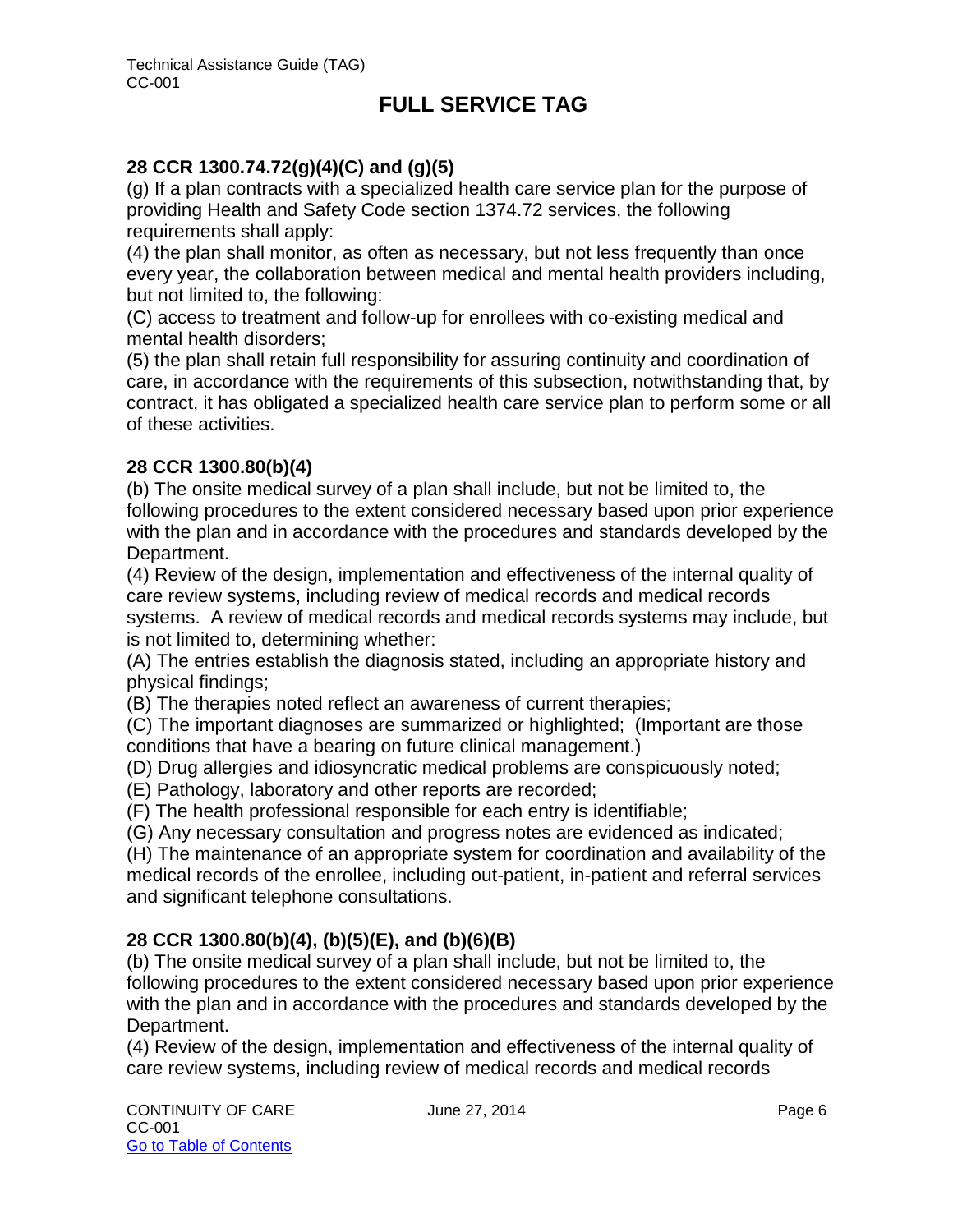systems. A review of medical records and medical records systems may include, but is not limited to, determining whether:

(A) The entries establish the diagnosis stated, including an appropriate history and physical findings;

(B) The therapies noted reflect an awareness of current therapies;

(C) The important diagnoses are summarized or highlighted; (Important are those conditions that have a bearing on future clinical management.)

(D) Drug allergies and idiosyncratic medical problems are conspicuously noted;

(E) Pathology, laboratory and other reports are recorded;

(F) The health professional responsible for each entry is identifiable;

(G) Any necessary consultation and progress notes are evidenced as indicated;

(H) The maintenance of an appropriate system for coordination and availability of the medical records of the enrollee, including out-patient, in-patient and referral services and significant telephone consultations.

(5) Review of the overall performance of the plan in providing health care benefits, by consideration of the following:

(E) The appropriate functioning of health professionals and other health personnel, including specialists, consultants and referrals;

(6) Review of the overall performance of the plan in meeting the health needs of enrollees.

(B) Continuity of care, including the ability of enrollees to select a primary care physician, staffing in medical specialties or arrangements therefore; the referral system (including instructions, monitoring and follow-up); the maintenance and ready availability of medical records; and the availability of health education to enrollees;

#### **28 CCR 1300.80(b)(5)(E)**

(b) The onsite medical survey of a plan shall include, but not be limited to, the following procedures to the extent considered necessary based upon prior experience with the plan and in accordance with the procedures and standards developed by the Department.

(5) Review of the overall performance of the plan in providing health care benefits, by consideration of the following:

(E) The appropriate functioning of health professionals and other health personnel, including specialists, consultants and referrals.

#### **INDIVIDUAL(S)/POSITION(S) TO BE INTERVIEWED**

#### **Staff responsible for the activities described above, for example:**

- Medical Director
- QA Director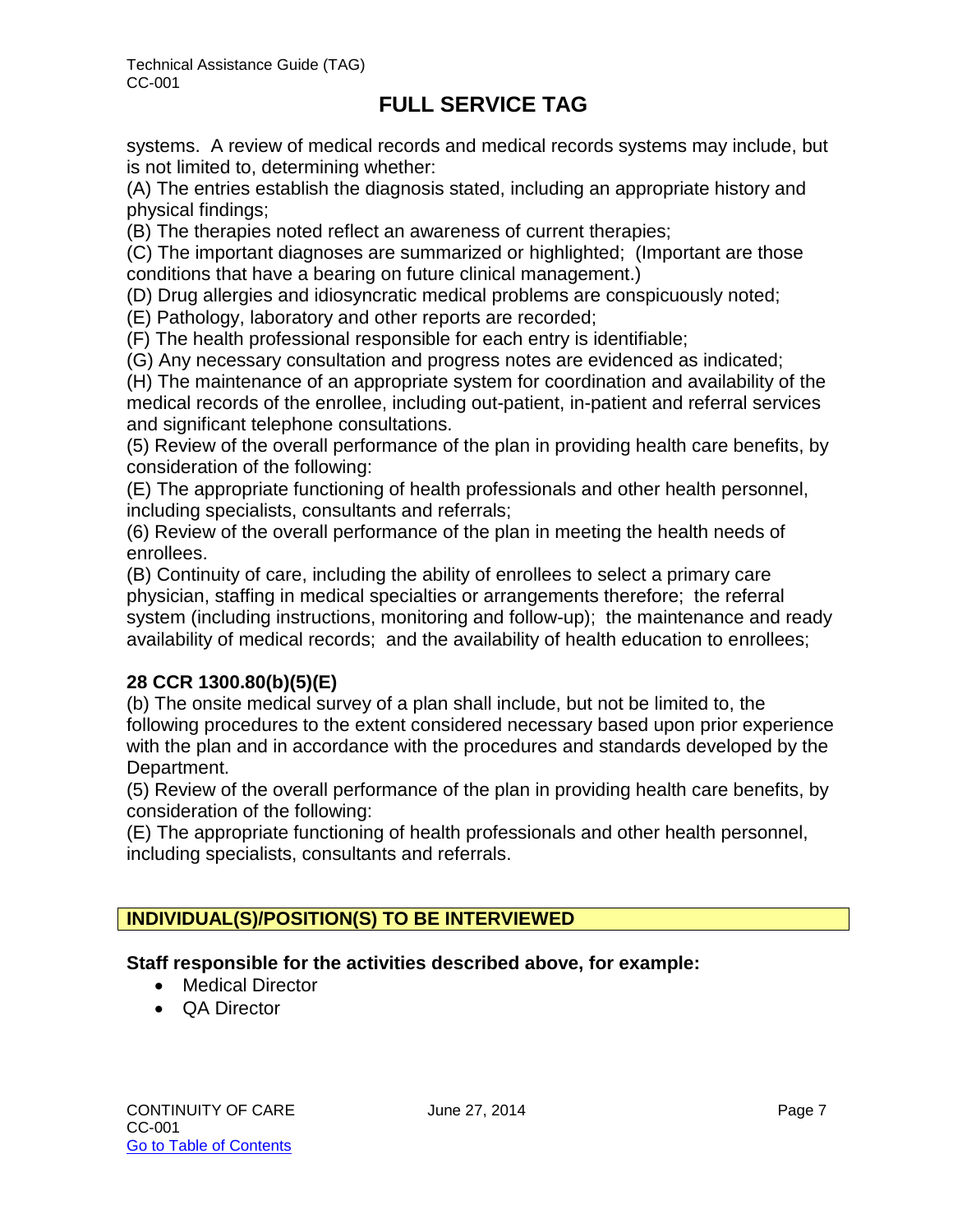- Participating Providers
- Staff responsible for monitoring referrals to physicians and other health professionals
- MH Delegate Mental Health Medical or Clinical Director
- MH Delegate Director of Quality Improvement
- Member/Customer Services Director
- Staff responsible for assisting enrollees in transitioning care

#### **DOCUMENTS TO BE REVIEWED**

- Related policies and procedures, including: Continuity, timeliness and coordination of care between and among providers (including mental health providers, specialists, facilities, medical groups, case management staff, etc.); screening for and co-management of co-existing medical and mental health conditions; timely communication of clinical information among providers; transitions of care, including completion of covered services by a terminated provider to enrollee who was receiving services and completion of covered services by a nonparticipating provider to a newly covered enrollee; copayments, deductibles, or other cost sharing requirements during the period of a completion of covered services with a terminated provider or a nonparticipating provider; protecting confidentiality of enrollee health information; specialty referrals; etc.
- Descriptions of the mental health and medical case management systems and mechanisms (including monitoring and reporting) for co-management
- Medical record documentation standards for primary care providers and evidence of distribution to providers
- PCP & Affiliated Provider's office medical records
- Policies and procedures for conducting audits and the medical record audit tool
- Results of medical record audits and subsequent follow-up with providers
- Enrollee Referral Policies, Procedures, and Processes
- Referral monitoring and tracking records, logs and reports
- Practitioner and provider manuals
- Provider surveys (especially addressing satisfaction with feedback received by PCPs following referrals to specialists and referral timeliness)
- Case management program descriptions regarding continuity of care
- Reports of continuity and coordination of care measures, results, analyses, conclusions and actions to be taken
- Policy regarding transition of care (including mental health parity cases)
- Definition of active treatment for mental health parity cases
- Notification letter templates to enrollees requesting transitional care
- Reports on number, type and disposition of transitional care cases
- Member/Customer Services computer screens/desk procedures on responding to inquiries about transition of care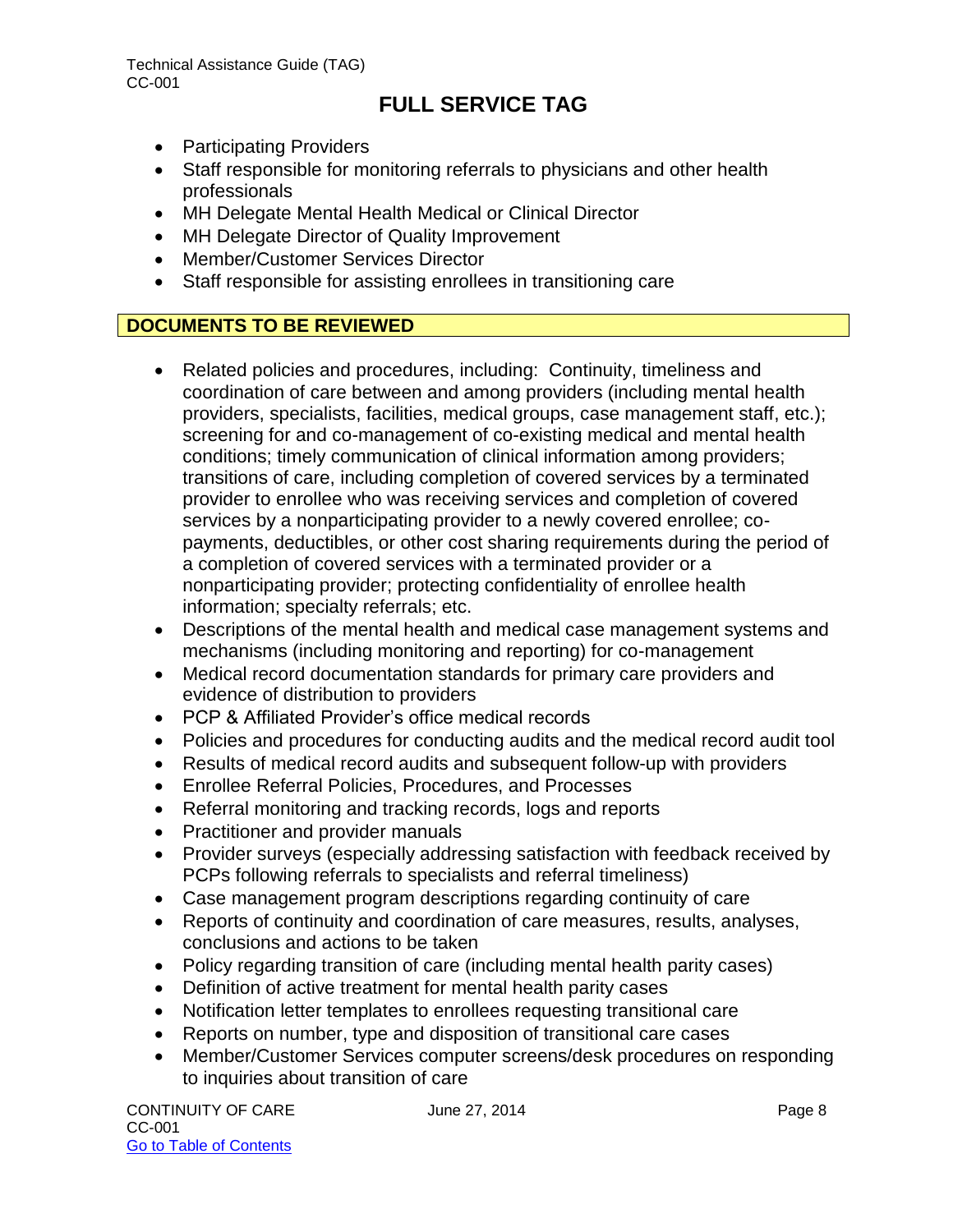- Corrective action plans and documentation of interventions and results
- Disease management program description
- Delegated entity oversight reports
- Plan's Web site
- Enrollee materials describing the PCP selection and change process
- Sample of case management files to be reviewed on site
- Documentation showing that the Plan promotes a standard of provider communication that adequately communicates its health care treatment recommendations to the enrollee.
- Related policies and procedures for maintaining and coordinating enrollee treatment plans and records.

#### *CC-001 - Key Element 1:*

**1. The Plan offers a panel of primary care providers (PCPs) from which enrollees may select a PCP responsible for coordinating the enrollee's health care and encourages each enrollee to choose a PCP. CA Health and Safety Code section 1367.26(a)(1); 28 CCR 1300.67.1(a) through (e)** 

|     | <b>Assessment Questions</b>                                    | Yes | No | N/A |
|-----|----------------------------------------------------------------|-----|----|-----|
| 1.1 | Does the Plan offer a panel of PCPs?                           |     |    |     |
|     | 1.2 Does the Plan update its PCP listing and make it available |     |    |     |
|     | to enrollees? (e.g., via a provider directory and Internet     |     |    |     |
|     | Web site.)                                                     |     |    |     |
|     | 1.3 Does the Plan have a mechanism for enrollees to select a   |     |    |     |
|     | PCP upon enrollment?                                           |     |    |     |
| 1.4 | Does the Plan have a mechanism for enrollees who fail to       |     |    |     |
|     | select a PCP to be assigned a PCP?                             |     |    |     |
|     | 1.5 Does the Plan have a mechanism for enrollees to change     |     |    |     |
|     | their PCP?                                                     |     |    |     |

#### *CC-001 - Key Element 2:*

**2. The Plan ensures that it meets the needs of enrollees with regards to continuity of care including the referral system (including instructions, monitoring, and follow-up); the maintenance and ready availability of medical records; and the availability of health education to enrollees. 28 CCR 1300.67.1(d); 28 CCR 1300.80(b)(4); 28 CCR 1300.80(b)(5)(E)** 

|      | <b>Assessment Questions</b>                   | Yes | No | N/A |
|------|-----------------------------------------------|-----|----|-----|
| 12.1 | Does the Plan have established medical record |     |    |     |
|      | documentation standards?                      |     |    |     |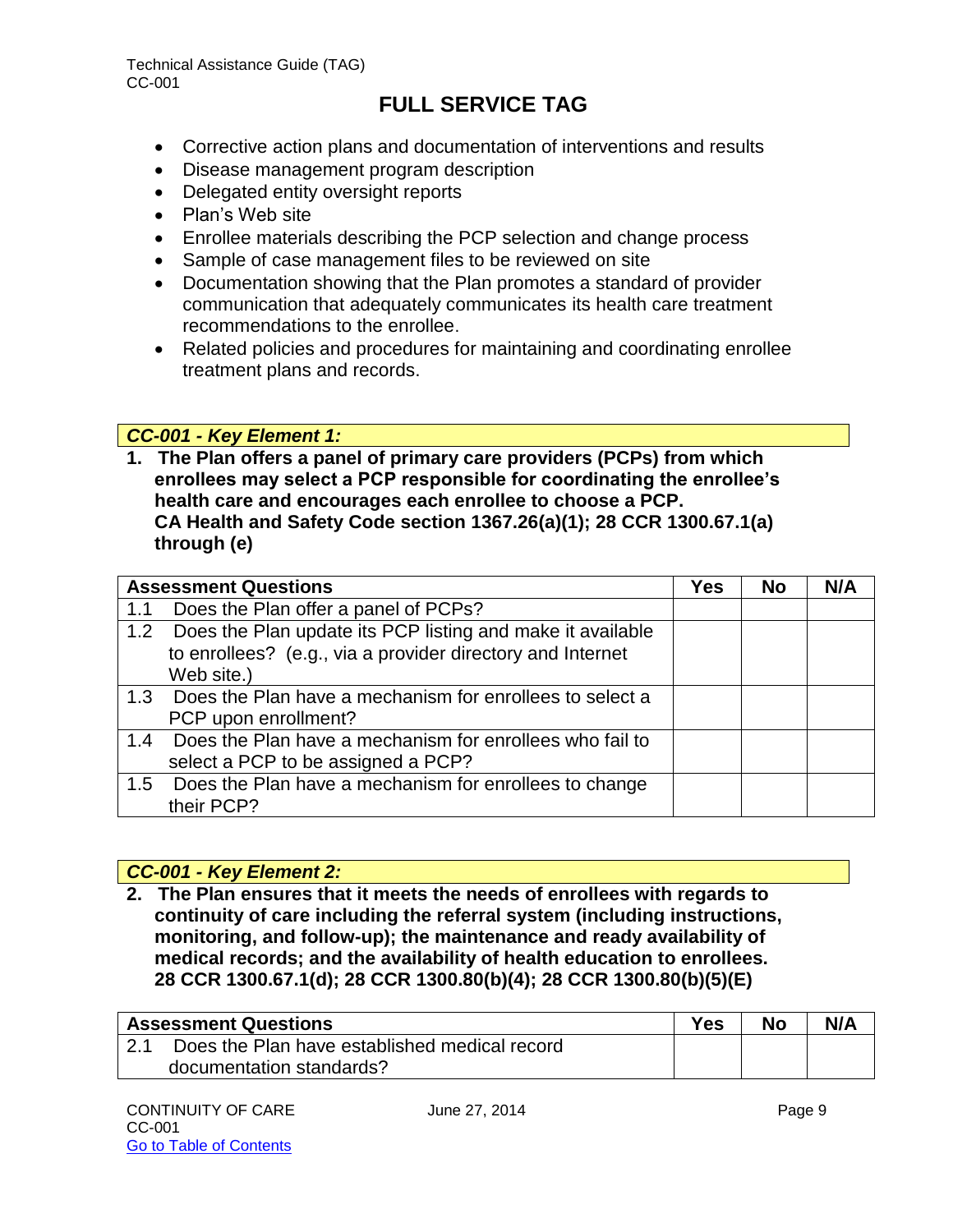|                  | <b>Assessment Questions</b>                                   | Yes | <b>No</b> | N/A |
|------------------|---------------------------------------------------------------|-----|-----------|-----|
| 2.2 <sub>2</sub> | Does the Plan disseminate those standards to providers?       |     |           |     |
|                  | (e.g., via provider manual)                                   |     |           |     |
| 2.3              | Does the Plan have an effective medical record audit tool     |     |           |     |
|                  | that addresses continuity and coordination of care between    |     |           |     |
|                  | and among providers?                                          |     |           |     |
| 2.4              | Does the Plan regularly conduct medical record audits?        |     |           |     |
| 2.5              | Does the Plan implement corrective action and complete        |     |           |     |
|                  | follow-up review to address any deficiencies?                 |     |           |     |
| 2.6              | Do the Plan's medical record policies provide for the ready   |     |           |     |
|                  | availability of medical records? (To facilitate continuity of |     |           |     |
|                  | care.)                                                        |     |           |     |
|                  | 2.7 Has the Plan established standards and processes that     |     |           |     |
|                  | promote a standard of provider communication that             |     |           |     |
|                  | adequately communicates its health care treatment             |     |           |     |
|                  | recommendations to the enrollee?                              |     |           |     |
| 2.8              | Does the Plan provide adequate oversight of procedures to     |     |           |     |
|                  | confirm that the health care treatment goals have been        |     |           |     |
|                  | established and communicated to the enrollee or parent?       |     |           |     |
| 2.9              | Does the Plan have standards for timely evaluation,           |     |           |     |
|                  | screening, and diagnosis of patients with ASD?                |     |           |     |

#### *CC-001 - Key Element 3:*

**3. If the Plan contracts with a specialized health care service plan for the purpose of providing mental health services, the Plan has established standards and processes for the appropriate sharing of information (e.g., adequate, timely feedback and consultation) and coordination of care between and among medical and mental health providers, general and specialty practitioners and institutions, referring and consulting providers, etc.** 

**28 CCR 1300.74.72(g)(3) through (5)**

|     | <b>Assessment Questions</b>                                   | Yes | No | N/A |
|-----|---------------------------------------------------------------|-----|----|-----|
| 3.1 | Has the Plan established standards and processes to           |     |    |     |
|     | facilitate timely communication, sharing of necessary         |     |    |     |
|     | information and coordination of care between and among        |     |    |     |
|     | an enrollee's mental health providers and between medical     |     |    |     |
|     | and mental health providers?                                  |     |    |     |
| 3.2 | Do these processes include communication among                |     |    |     |
|     | providers between levels of care? (e.g., inpatient care,      |     |    |     |
|     | partial hospitalization, outpatient care, day and residential |     |    |     |
|     | treatment)                                                    |     |    |     |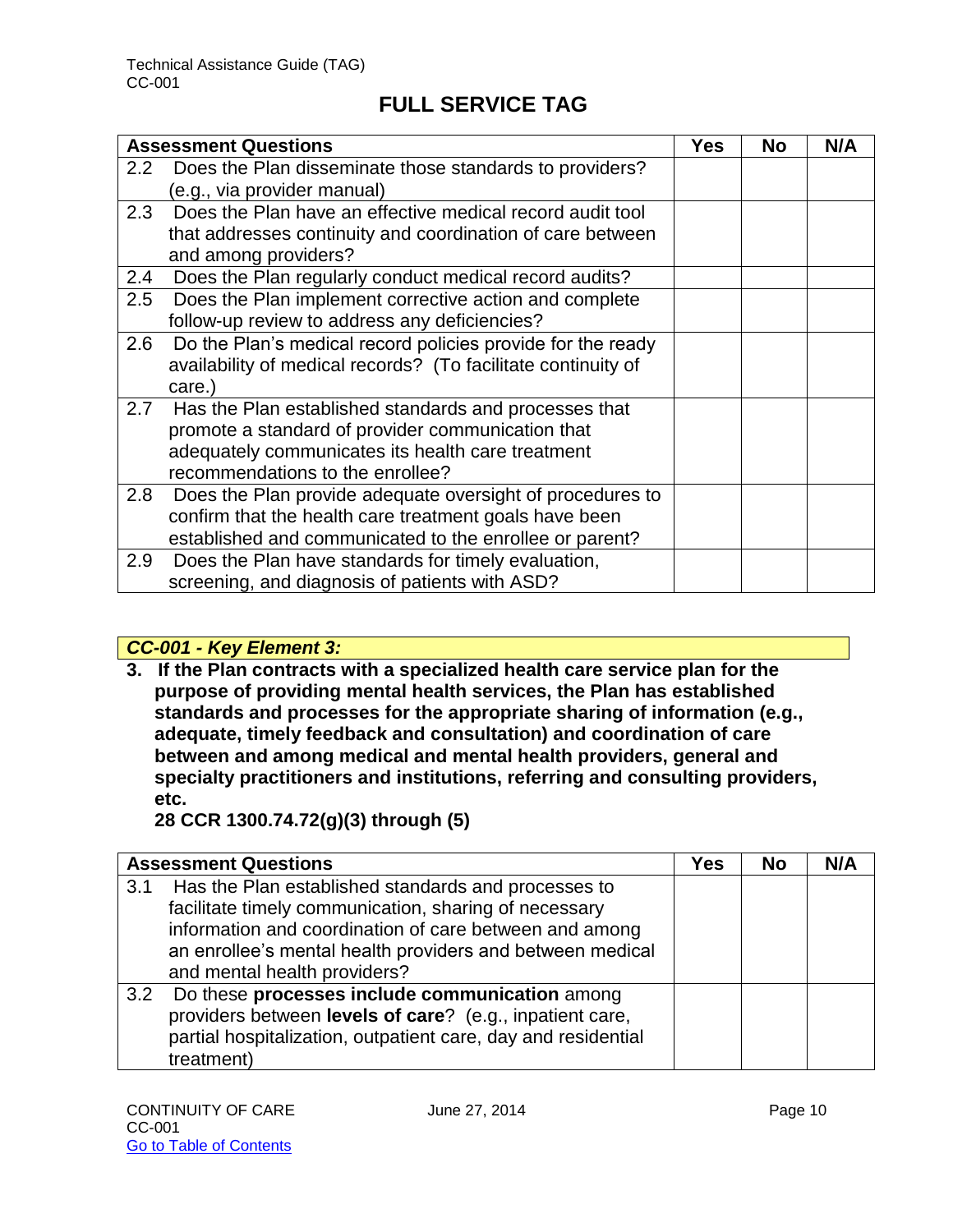| <b>Assessment Questions</b>                                         | <b>Yes</b> | <b>No</b> | N/A |
|---------------------------------------------------------------------|------------|-----------|-----|
| Do these processes include communication between<br>3.3             |            |           |     |
| and among the enrollee's mental health providers (e.g.,             |            |           |     |
| psychiatrist, psychologist, and master's-level mental health        |            |           |     |
| clinicians) and <b>medical providers</b> ? (e.g., PCP, specialists) |            |           |     |
| Do these processes include communication between<br>3.4             |            |           |     |
| and among Plan's case management clinical staff?                    |            |           |     |
| Do these processes include communication between<br>3.5             |            |           |     |
| and among enrollee's mental health providers and medical            |            |           |     |
| providers to ensure appropriate evaluation, screening,              |            |           |     |
| diagnosis, and treatment for SED, SMI, and autism                   |            |           |     |
| conditions?                                                         |            |           |     |
| Do these processes include communication between<br>3.6             |            |           |     |
| and among Plan's and facility's case management clinical            |            |           |     |
| staff? (if two or more case managers are involved within            |            |           |     |
| the Plan)                                                           |            |           |     |
| 3.7<br>Do these processes include communication between and         |            |           |     |
| among Plan's and delegate's (if any) case management                |            |           |     |
| clinical staff?                                                     |            |           |     |
| Do these processes include communication between<br>3.8             |            |           |     |
| and among IPA/medical groups and Plan's case                        |            |           |     |
| management staff?                                                   |            |           |     |
| 3.9<br>Does the Plan disseminate those standards to providers?      |            |           |     |
| (e.g., via provider manual)                                         |            |           |     |
| 3.10 Does the Plan monitor providers' adherence to the              |            |           |     |
| policies?                                                           |            |           |     |
| 3.11 Does the Plan have established policies and procedures         |            |           |     |
| for the reasonable protection of patient confidentiality that       |            |           |     |
| do not cause undue delay or disruption in care?                     |            |           |     |
| 3.12 Does the Plan retain full responsibility for assuring          |            |           |     |
| continuity of care? (regardless of contractual arrangements         |            |           |     |
| with specialized plans to perform some or all activities)           |            |           |     |

#### *CC-001 - Key Element 4:*

**4. The Plan has mechanisms to facilitate transitions of care (including enrollee notifications) when a) an individual in a course of treatment enrolls in the Plan, and b) when a medical group or provider is terminated from the network.** 

**CA Health and Safety Code section 1367(d); CA Health and Safety Code section 1373.95; CA Health and Safety Code section 1373.96(a) and (b); 28 CCR 1300.67.1.3(b)**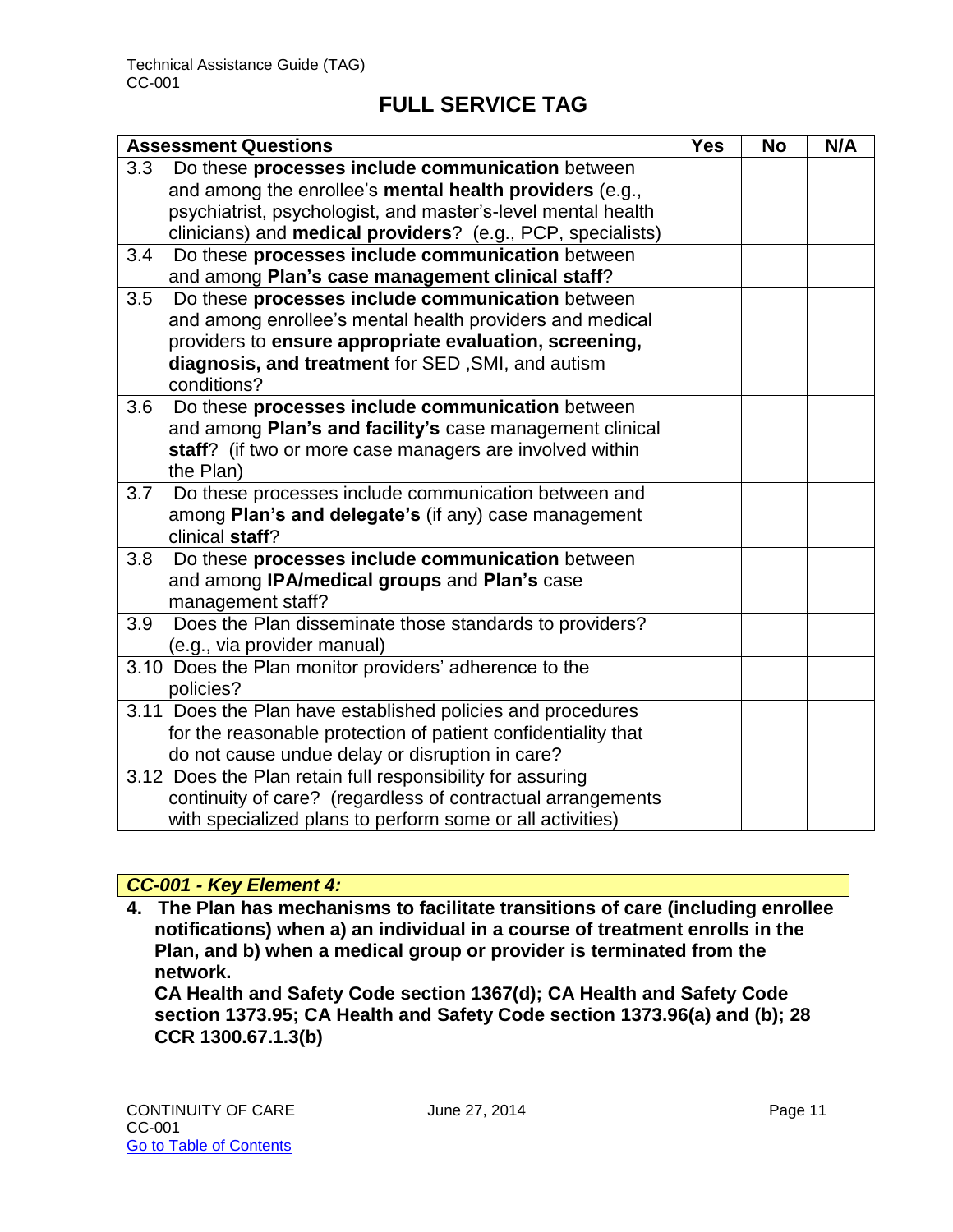|     | <b>Assessment Questions</b>                                    | <b>Yes</b> | <b>No</b> | N/A |
|-----|----------------------------------------------------------------|------------|-----------|-----|
| 4.1 | Does the Plan have an effective review mechanism for           |            |           |     |
|     | requests of continuity of care with current non-participating  |            |           |     |
|     | provider?                                                      |            |           |     |
| 4.2 | Does the Plan have established policies and procedures for     |            |           |     |
|     | the safe transfer of care of new enrollees with acute,         |            |           |     |
|     | serious, or chronic mental health conditions who are           |            |           |     |
|     | currently receiving services from a nonparticipating mental    |            |           |     |
|     | health provider to a participating provider?                   |            |           |     |
| 4.3 | Does the Plan have established policies and procedures         |            |           |     |
|     | addressing planned and unplanned terminations of               |            |           |     |
|     | providers from its provider network?                           |            |           |     |
| 4.4 | Do the policies and procedures address all provider types?     |            |           |     |
|     | (PCPs, specialists, mental health providers, etc.)             |            |           |     |
| 4.5 | Do the policies and procedures address enrollees receiving     |            |           |     |
|     | treatment for acute or chronic conditions?                     |            |           |     |
| 4.6 | Does the Plan use adequate review criteria that meet           |            |           |     |
|     | community standards of practice to determine whether           |            |           |     |
|     | current enrollees' treatment/care is transferable to another   |            |           |     |
|     | provider without compromising quality of care?                 |            |           |     |
| 4.7 | Does the Plan clearly define conditions/situations in which    |            |           |     |
|     | premature transfer of care may compromise quality of care?     |            |           |     |
| 4.8 | Does the policy address situations where an enrollee may       |            |           |     |
|     | be allowed to continue treatment with the previous provider    |            |           |     |
|     | for a specified period of time?                                |            |           |     |
| 4.9 | Does the Plan have an effective mechanism for timely           |            |           |     |
|     | notification of all parties involved (enrollees, participating |            |           |     |
|     | and non-participating providers) to facilitate safe transition |            |           |     |
|     | of care?                                                       |            |           |     |
|     | 4.10 Does the Plan have a policy and procedure for block       |            |           |     |
|     | transfer of enrollees? (In the event of a medical group        |            |           |     |
|     | termination.)                                                  |            |           |     |
|     | 4.11 When a block transfer is required, does the Plan ensure   |            |           |     |
|     | that disruption in service and care is prevented?              |            |           |     |
|     | 4.12 When a block transfer is required, does the Plan ensure   |            |           |     |
|     | that enrollees are notified in a timely manner?                |            |           |     |
|     | 4.13 When a block transfer is required, does the Plan ensure   |            |           |     |
|     | that transfers are efficient and cause no unnecessary          |            |           |     |
|     | delay?                                                         |            |           |     |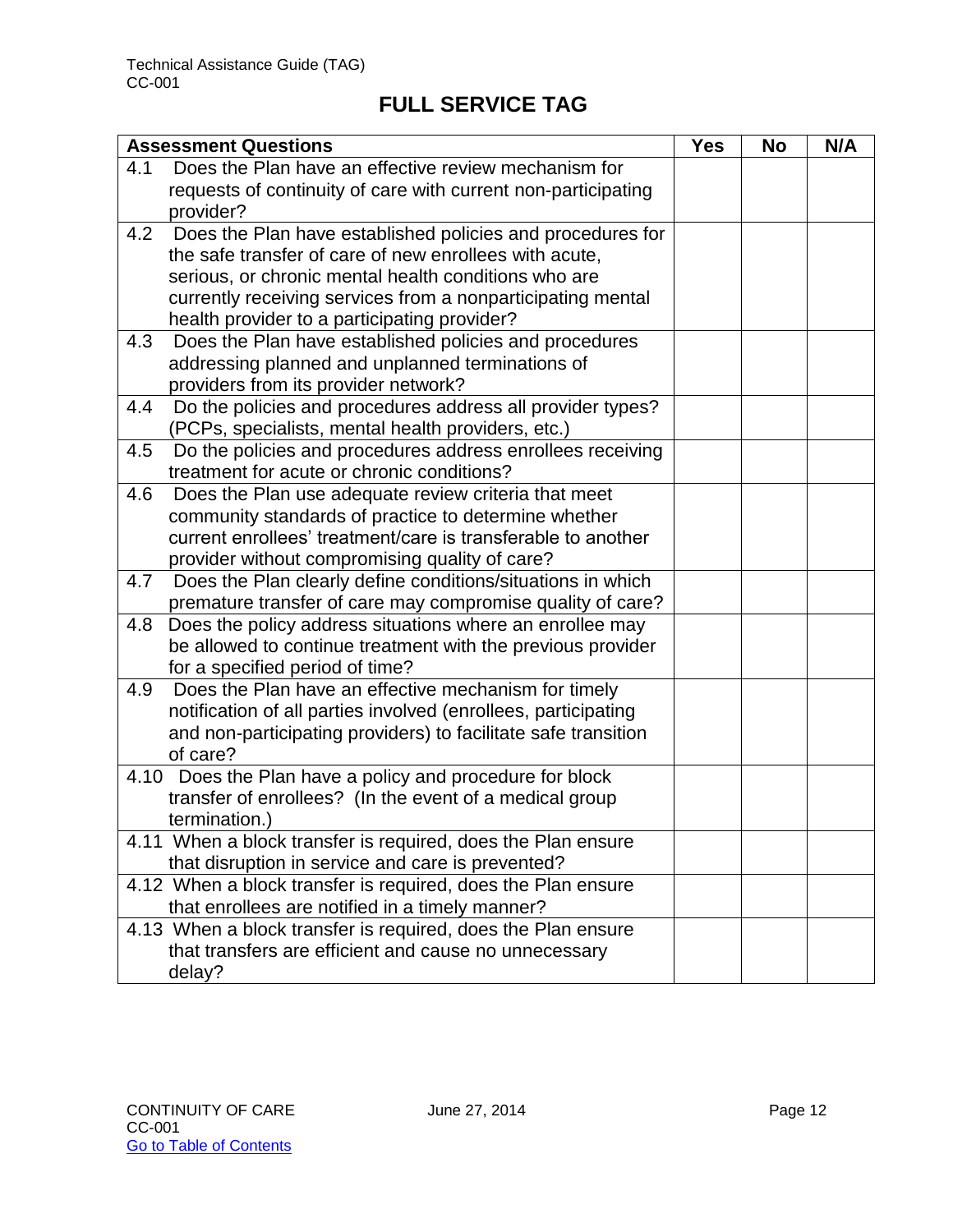#### *CC-001 - Key Element 5:*

**5. If the Plan contracts with a specialized health care service plan, the Plan has mechanisms to identify and refer enrollees who have co-existing conditions and monitors (at least annually) how effectively medical and mental health providers screen enrollees for co-existing conditions and ensure access to treatment and follow-up.** 

**28 CCR 1300.74.72(g)(4)(C) and (g)(5)**

|     | <b>Assessment Questions</b>                                  | <b>Yes</b> | <b>No</b> | N/A |
|-----|--------------------------------------------------------------|------------|-----------|-----|
| 5.1 | Does the Plan have established policies and procedures       |            |           |     |
|     | for appropriate screening and timely identification and      |            |           |     |
|     | referral of enrollees diagnosed with co-existing medical and |            |           |     |
|     | mental health conditions?                                    |            |           |     |
|     | 5.2 Does the Plan monitor the effectiveness of screening of  |            |           |     |
|     | enrollees for co-existing conditions both in the medical and |            |           |     |
|     | mental health service delivery segments at least annually?   |            |           |     |
|     | 5.3 Does the Plan have established and implemented policies  |            |           |     |
|     | for monitoring and ensuring timely access to treatment and   |            |           |     |
|     | follow-up of enrollees with co-existing conditions?          |            |           |     |
| 5.4 | Does the Plan generate useful monitoring data for analysis,  |            |           |     |
|     | tracking and trending and identification of improvement      |            |           |     |
|     | opportunities?                                               |            |           |     |
| 5.5 | If problems develop or are identified, does the Plan         |            |           |     |
|     | undertake corrective actions in a timely manner?             |            |           |     |

#### *CC-001 - Key Element 6:*

**6. The Plan monitors and evaluates continuity and coordination of care that enrollees receive (as part of its QM program activities) at least once each year and addresses any identified deficiencies. The Plan regularly monitors performance against defined standards and addresses any deficiencies in a manner consistent with professionally recognized evidence-based standards of practice.** 

**CA Health and Safety Code section 1367(d); 28 CCR 1300.70(a)(3); 28 CCR 1300.70(b)(2)(I)(1)(b); 28 CCR 1300.74.72(g)(4)**

|     | <b>Assessment Questions</b>                              | Yes | No | N/A |
|-----|----------------------------------------------------------|-----|----|-----|
| 6.1 | Does the Plan monitor and/or measure the exchange of     |     |    |     |
|     | information and its effectiveness between levels of care |     |    |     |
|     | and/or types of providers?                               |     |    |     |
| 6.2 | Does the Plan regularly measure performance against its  |     |    |     |
|     | standards? (Defined in #1 and #2 above)                  |     |    |     |